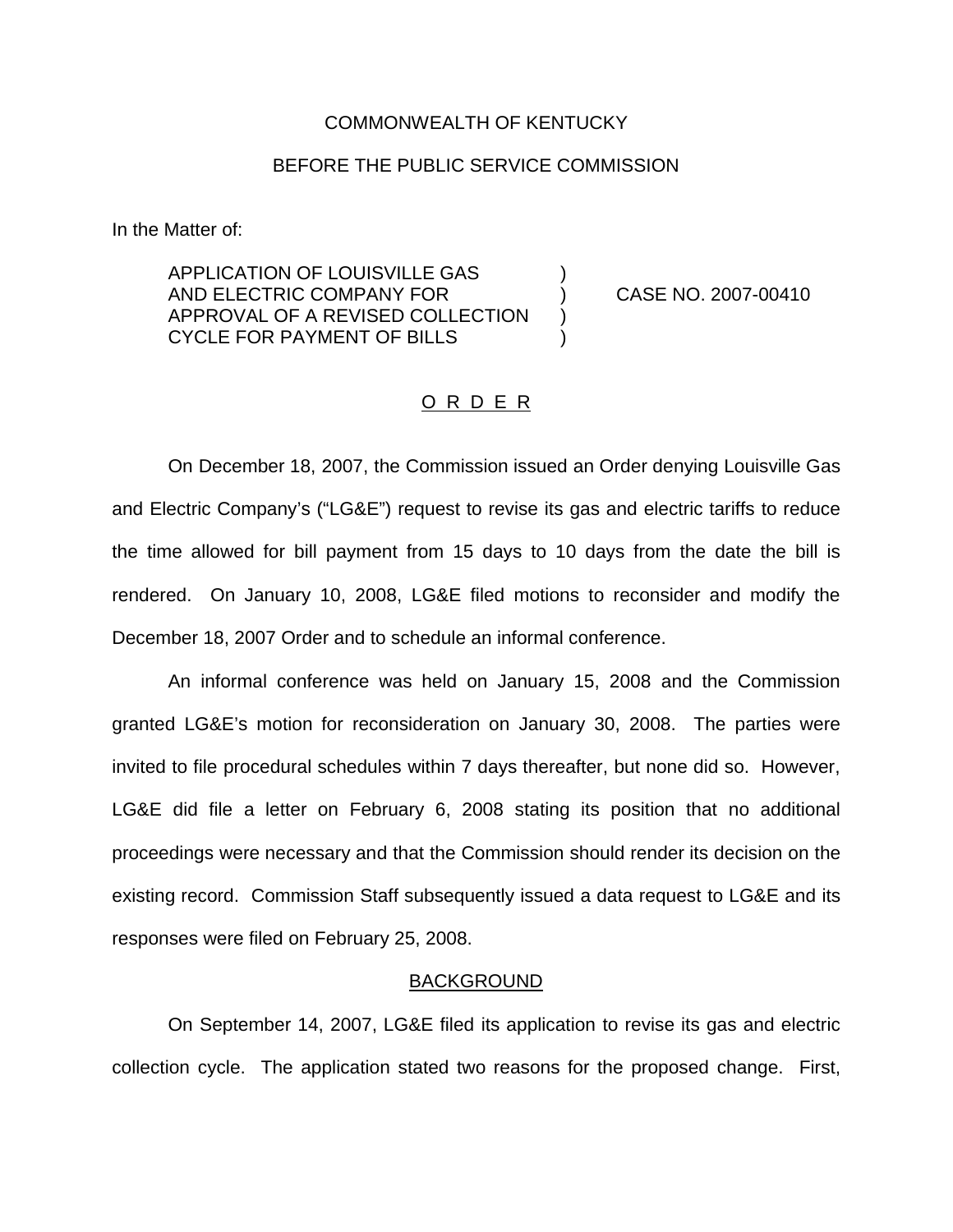LG&E desires to align its billing process with that of its sister utility, Kentucky Utilities Company ("KU"). Second, the change would help to avoid confusion for delinquent customers who receive a termination notice and then receive another monthly bill. LG&E stated that it was in the process of designing a new customer care system ("CCS") to be used by both utilities upon its implementation in the first quarter of 2009.

In denying LG&E's application, the December 18, 2007 Order stated that LG&E should have that taken into consideration the additional mailing time required for customers to send payments to Atlanta, Georgia.<sup>1</sup> In addition, the Order stated that, rather than implementing a CCS which continued to allow for differences between the two companies, LG&E and KU should have filed a plan for a fully unified system. Finally, LG&E and KU were directed to file a new plan for a fully unified CCS within 90 days of the date of the Order.

In its January 10, 2008 motion to reconsider, LG&E provided a study performed by Phoenix-Hecht which showed that the average mailing time for a letter from Louisville to Louisville was 1.96 days, while for a letter from Louisville to Atlanta was 2.79 days. LG&E also provided additional information which showed that the Atlanta payment processing center has six mail pick-ups a day and processes payments 24 hours a day, 7 days a week. Previously, when LG&E processed payments, there was one mail pick-up per day and processing was done during regular working hours, 5 days a week. LG&E argued that the additional processing time reduced the effect of the additional mailing time.

 $1$  LG&E and KU had recently outsourced payment processing to an Atlanta, Georgia company.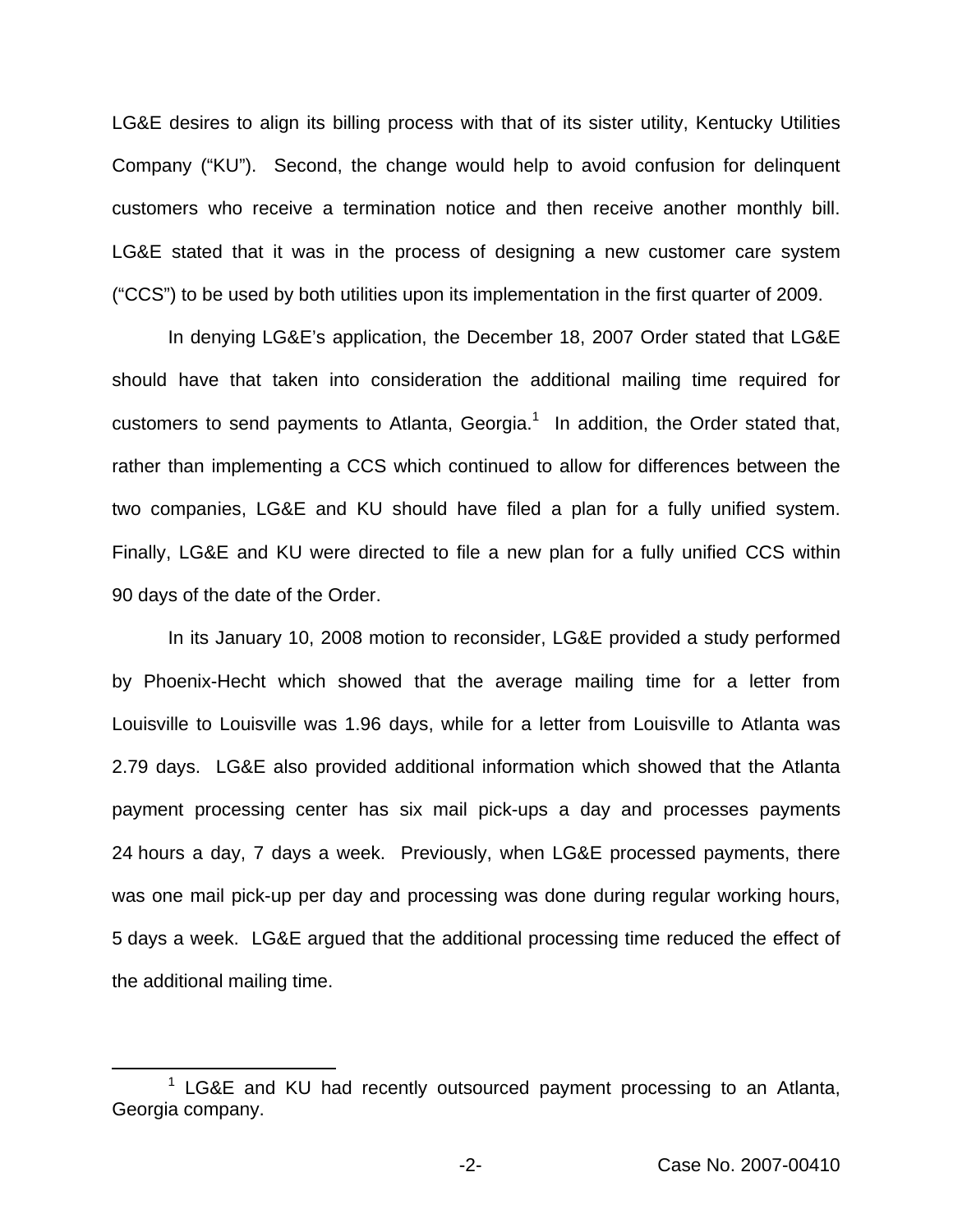LG&E requested modification of the December 18, 2007 Order to eliminate the requirement that it and KU file a new plan for a fully unified CCS within 90 days of that Order. LG&E interpreted the requirement to file a plan for a "fully unified CCS" to mean that both utilities had to synchronize all tariff-related policies and processes, rates, terms, and conditions. LG&E stated that it would be impossible to achieve such synchronization outside of a general rate case because many of the policies and processes affect revenues, which in turn affect revenue requirements. In granting reconsideration, the Commission's January 30, 2008 Order clarified that the intent of the December 18, 2007 Order was that LG&E and KU should have the same collection cycle and late payment policy, not that the utilities should have the same policies, processes, and rates. In its February 6, 2008 letter, LG&E stated that it understood the January 30, 2008 Order to relieve it and KU of the requirement.

LG&E customers currently have 15 days from the date the bill is rendered to make payment. If payment is not received within the 15-day period, a 5 percent late payment penalty is applied to the current monthly bill but not to any past-due amounts. KU customers have 10 days from the date their bills are rendered to make payment, and no penalty is imposed for late payments. LG&E proposes no change to its late payment policy. However, concerns were raised at the January 15, 2008 informal conference that customers paying after the due date, but before the late payment penalty date, would be negatively impacted by LG&E's Behavioral Scoring System. In response to these concerns, LG&E stated in a January 23, 2008 letter that it would configure its Behavioral Scoring System to not impact the customer's score until a bill is unpaid for at least 15 days after it is rendered.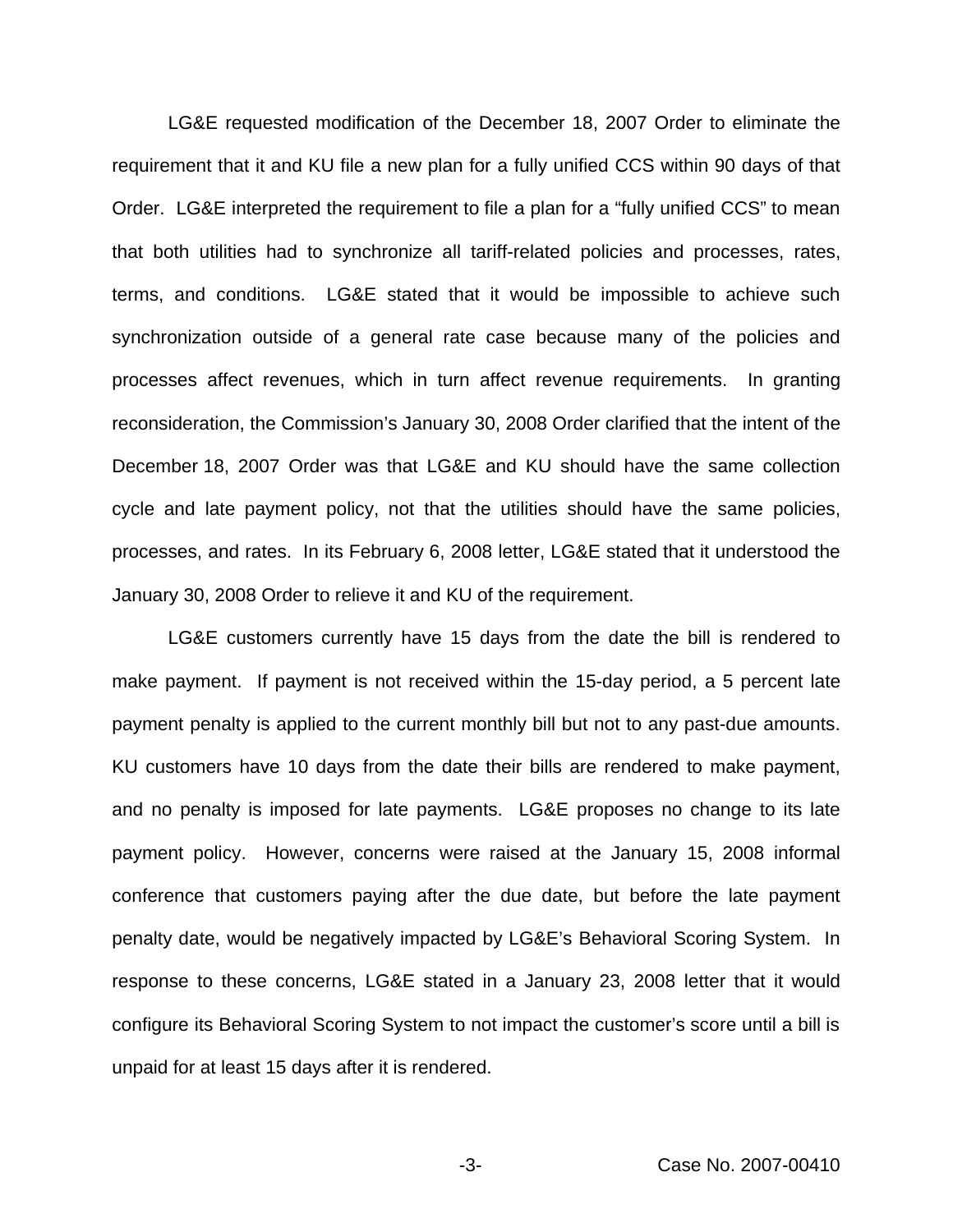#### FINDINGS

After reviewing the evidence and being otherwise sufficiently advised, the Commission finds that one of the reasons for denying LG&E's request was the belief that LG&E and KU should synchronize their collection policies and late payment polices at the same time. However, based on LG&E's February 6, 2008 letter regarding the impact of the late payment penalty on revenues, the Commission agrees that any change to either LG&E's or KU's penalty policy must be considered in a rate proceeding. Further, the Commission finds that a decision on synchronizing the LG&E and KU collection cycles should be made at the same time as a decision on synchronizing the late payment policies. Therefore, LG&E's request to reduce its collection cycle from 15 days to 10 days should be denied without prejudice to LG&E's re-filing of this request in conjunction with a rate proceeding.

Finally, the Commission finds that, although not explicitly stated in the January 30, 2008 Order, the intent of that Order was to relieve LG&E and KU of the requirement to file a plan for a fully unified CCS within 90 days of the December 18, 2007 Order.

IT IS THEREFORE ORDERED that:

1. LG&E's request to revise its tariffs to reduce the payment due date from 15 days to 10 days from the date bills are rendered is denied without prejudice to LG&E's re-filing of its request in conjunction with a rate proceeding.

2. In their next general rate proceedings, LG&E and KU shall either propose to synchronize their collection cycles and late payment policies or explain why synchronization is not appropriate.

-4- Case No. 2007-00410